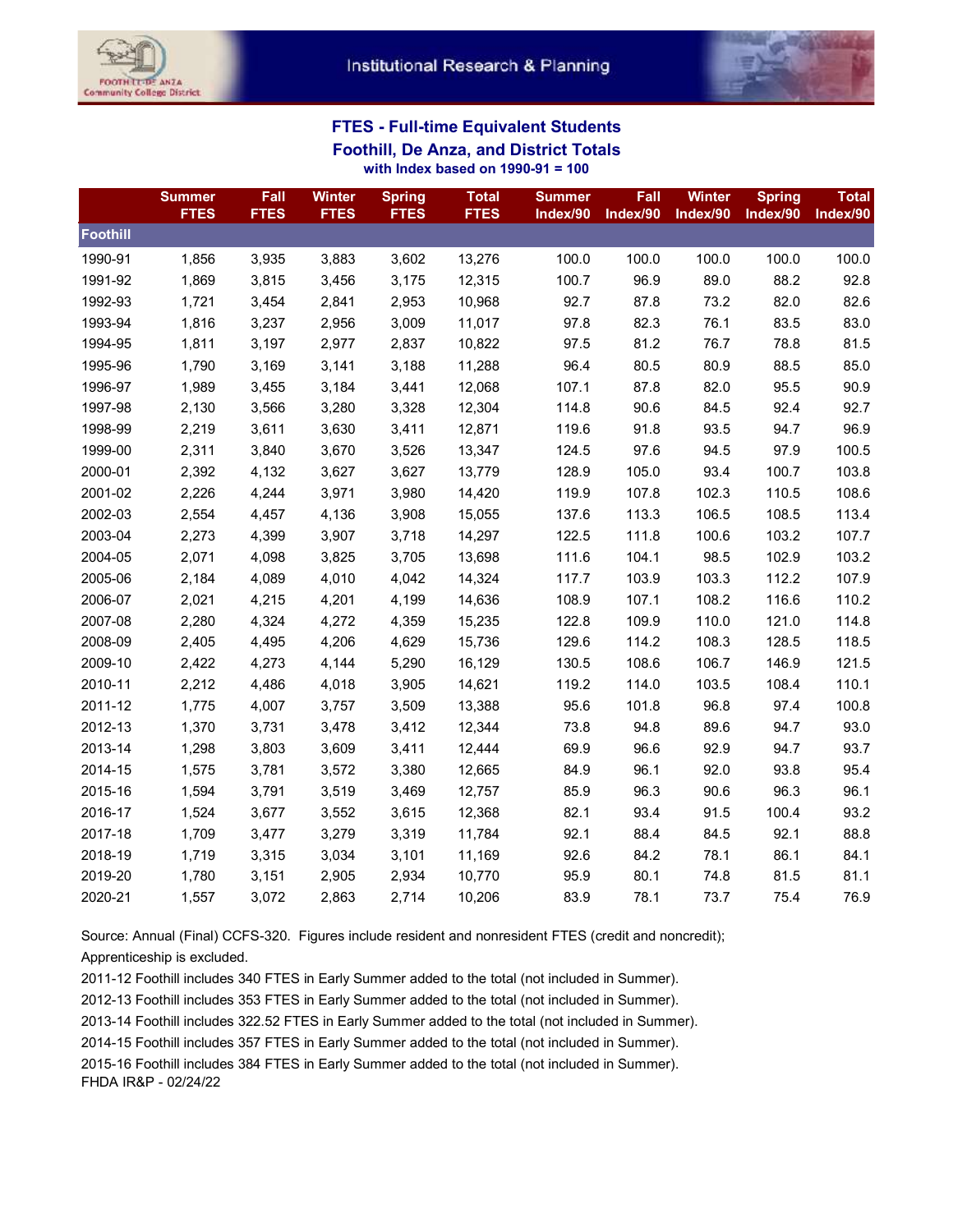



## **FTES - Full-time Equivalent Students Foothill, De Anza, and District Totals with Index based on 1990-91 = 100**

|                | <b>Summer</b><br><b>FTES</b> | Fall<br><b>FTES</b> | <b>Winter</b><br><b>FTES</b> | <b>Spring</b><br><b>FTES</b> | <b>Total</b><br><b>FTES</b> | <b>Summer</b><br>Index/90 | Fall<br>Index/90 | <b>Winter</b><br>Index/90 | <b>Spring</b><br>Index/90 | <b>Total</b><br>Index/90 |
|----------------|------------------------------|---------------------|------------------------------|------------------------------|-----------------------------|---------------------------|------------------|---------------------------|---------------------------|--------------------------|
| <b>De Anza</b> |                              |                     |                              |                              |                             |                           |                  |                           |                           |                          |
| 1990-91        | 2,023                        | 5,773               | 5,593                        | 5,305                        | 18,694                      | 100.0                     | 100.0            | 100.0                     | 100.0                     | 100.0                    |
| 1991-92        | 2,028                        | 5,867               | 5,369                        | 5,262                        | 18,526                      | 100.2                     | 101.6            | 96.0                      | 99.2                      | 99.1                     |
| 1992-93        | 1,744                        | 5,684               | 5,025                        | 5,034                        | 17,486                      | 86.2                      | 98.5             | 89.8                      | 94.9                      | 93.5                     |
| 1993-94        | 2,120                        | 5,498               | 4,991                        | 4,845                        | 17,454                      | 104.8                     | 95.2             | 89.2                      | 91.3                      | 93.4                     |
| 1994-95        | 1,934                        | 5,459               | 4,813                        | 4,572                        | 16,778                      | 95.6                      | 94.6             | 86.1                      | 86.2                      | 89.8                     |
| 1995-96        | 1,701                        | 5,619               | 5,083                        | 5,032                        | 17,435                      | 84.1                      | 97.3             | 90.9                      | 94.9                      | 93.3                     |
| 1996-97        | 1,946                        | 5,847               | 5,366                        | 4,926                        | 18,085                      | 96.2                      | 101.3            | 95.9                      | 92.9                      | 96.7                     |
| 1997-98        | 2,023                        | 5,815               | 5,337                        | 5,105                        | 18,281                      | 100.0                     | 100.7            | 95.4                      | 96.2                      | 97.8                     |
| 1998-99        | 2,221                        | 6,199               | 5,573                        | 5,349                        | 19,342                      | 109.8                     | 107.4            | 99.6                      | 100.8                     | 103.5                    |
| 1999-00        | 2,291                        | 6,166               | 5,421                        | 5,357                        | 19,235                      | 113.2                     | 106.8            | 96.9                      | 101.0                     | 102.9                    |
| 2000-01        | 2,230                        | 6,210               | 5,882                        | 5,415                        | 19,736                      | 110.2                     | 107.6            | 105.2                     | 102.1                     | 105.6                    |
| 2001-02        | 2,491                        | 6,631               | 6,669                        | 6,097                        | 21,888                      | 123.1                     | 114.9            | 119.2                     | 114.9                     | 117.1                    |
| 2002-03        | 2,591                        | 6,710               | 6,056                        | 5,864                        | 21,221                      | 128.1                     | 116.2            | 108.3                     | 110.5                     | 113.5                    |
| 2003-04        | 2,689                        | 6,958               | 6,072                        | 5,912                        | 21,631                      | 132.9                     | 120.5            | 108.6                     | 111.4                     | 115.7                    |
| 2004-05        | 2,565                        | 6,241               | 5,883                        | 5,681                        | 20,370                      | 126.8                     | 108.1            | 105.2                     | 107.1                     | 109.0                    |
| 2005-06        | 2,646                        | 6,402               | 6,201                        | 6,049                        | 21,297                      | 130.8                     | 110.9            | 110.9                     | 114.0                     | 113.9                    |
| 2006-07        | 2,933                        | 6,537               | 6,024                        | 5,845                        | 21,338                      | 145.0                     | 113.2            | 107.7                     | 110.2                     | 114.1                    |
| 2007-08        | 2,692                        | 6,854               | 6,367                        | 6,216                        | 22,129                      | 133.1                     | 118.7            | 113.8                     | 117.2                     | 118.4                    |
| 2008-09        | 3,298                        | 7,403               | 5,981                        | 5,993                        | 22,674                      | 163.0                     | 128.2            | 106.9                     | 113.0                     | 121.3                    |
| 2009-10        | 2,599                        | 6,497               | 6,088                        | 5,963                        | 21,147                      | 128.5                     | 112.5            | 108.8                     | 112.4                     | 113.1                    |
| 2010-11        | 2,213                        | 6,176               | 5,803                        | 5,833                        | 20,025                      | 109.4                     | 107.0            | 103.8                     | 109.9                     | 107.1                    |
| 2011-12        | 2,366                        | 6,234               | 5,840                        | 5,703                        | 20,143                      | 117.0                     | 108.0            | 104.4                     | 107.5                     | 107.8                    |
| 2012-13        | 2,149                        | 6,146               | 5,835                        | 5,650                        | 19,780                      | 106.2                     | 106.5            | 104.3                     | 106.5                     | 105.8                    |
| 2013-14        | 2,057                        | 6,093               | 5,714                        | 5,635                        | 19,499                      | 101.7                     | 105.5            | 102.2                     | 106.2                     | 104.3                    |
| 2014-15        | 2,068                        | 6,167               | 5,728                        | 5,530                        | 19,493                      | 102.2                     | 106.8            | 102.4                     | 104.2                     | 104.3                    |
| 2015-16        | 2,026                        | 6,105               | 5,690                        | 5,309                        | 19,130                      | 100.1                     | 105.8            | 101.7                     | 100.1                     | 102.3                    |
| 2016-17        | 1,838                        | 5,837               | 5,462                        | 5,066                        | 18,203                      | 90.9                      | 101.1            | 97.7                      | 95.5                      | 97.4                     |
| 2017-18        | 1,705                        | 5,499               | 5,057                        | 4,809                        | 17,069                      | 84.3                      | 95.3             | 90.4                      | 90.7                      | 91.3                     |
| 2018-19        | 1,591                        | 5,197               | 4,844                        | 4,604                        | 16,235                      | 78.6                      | 90.0             | 86.6                      | 86.8                      | 86.8                     |
| 2019-20        | 1,549                        | 5,063               | 4,762                        | 4,556                        | 15,930                      | 76.6                      | 87.7             | 85.1                      | 85.9                      | 85.2                     |
| 2020-21        | 1,985                        | 5,051               | 4,666                        | 4,375                        | 16,077                      | 98.1                      | 87.5             | 83.4                      | 82.5                      | 86.0                     |

Source: Annual (Final) CCFS-320. Figures include resident and nonresident FTES (credit and noncredit); Apprenticeship is excluded. FHDA IR&P - 02/24/22